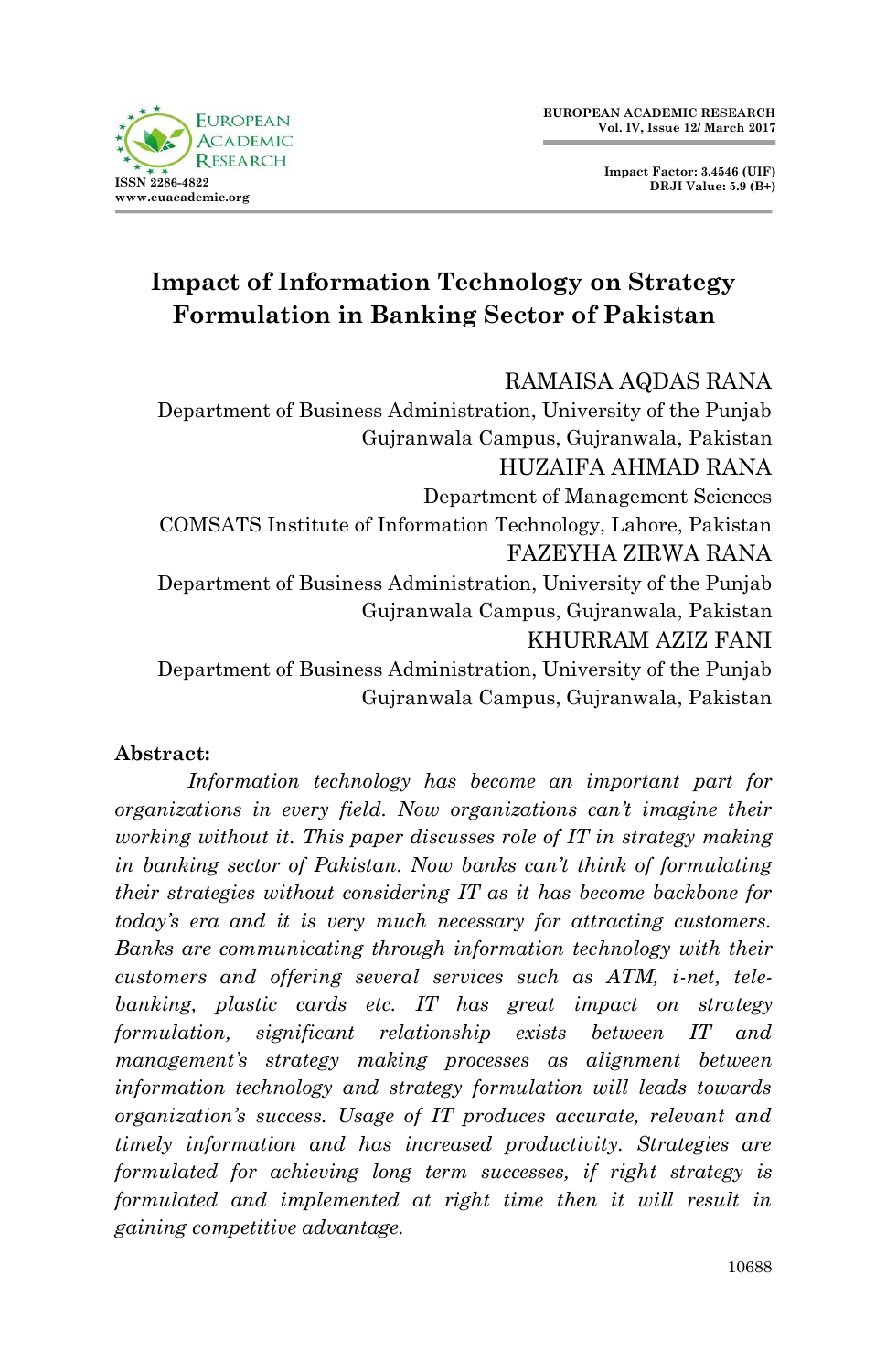**Key words**: Information technology, strategy, banking sector, strategy formulation, IT

### **1. INTRODUCTION:**

Information technology has become an essential part of organizational life (Huber, 1990). IT is computer and telecommunication application which is used to store, transmit, send, retrieve and process data. IT has become life blood for any organization's success. Now organizations can't achieve competitive advantage without using information technology. With the evolution of IT lot of time and money is saved. Furthermore it also ensures security of data. Data collection, storage and organization was very difficult for organizations before widespread use of computers. With the advancement in computer and information technology it has become possible for managers to select relevant information they need without wasting their time. So most of the organizations are now dependent on information technology (Reddy, Srinivasu, Rikkula, & Rao, 2009). IT has become source of efficient work.

### **Information technology in strategy formulation:**

Information technology plays a very important and crucial role for any organization's strategy formulation process. It is one of the most important key factor for any organization's success. Strategic planners and senior executives are continuously paying attention to their firms by improving their utilization of information technology abilities to achieve competitive advantage (Bakos & Treacy, 1986). Now-a-days only those organizations succeed rapidly which uses information technology. According to Keen (1981) information technology has become the backbone for organizations and organizations will develop through their telecommunication systems (Porter & Kramer, 2002).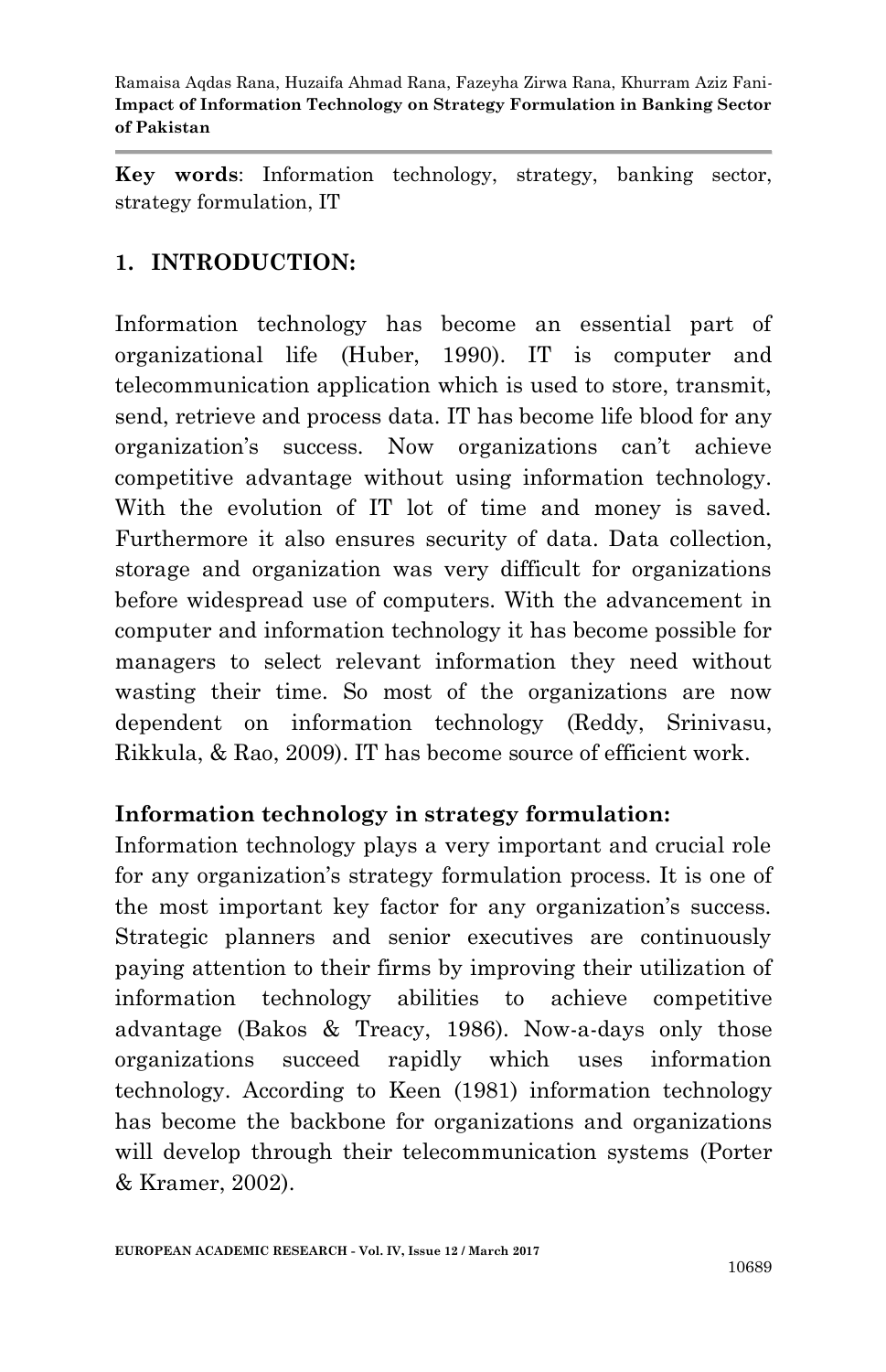#### **Importance of Research:**

This research is conducted to investigate impact of information technology on strategy formulation which is one of the most important topic now-a-days. Organizations succeed due to implementing information technology in their processes to achieve competitive advantage. IT has now become backbone for every organization and without implementing IT in organizations it is almost impossible to achieve success. Now importance of information technology can't be neglected. IT plays an important and crucial role in any organization's strategy formulation process. Organizations should use IT in strategy formulation processes to gain competitiveness.

### **Research Problem:**

Research problem for this study is impact of information technology on strategy formulation. IT has now become necessity of our life, we can't imagine our life without information technology. Today's global era is very much dependent on IT in almost every field of life. Even organizations have become so much dependent on IT that no business can grow without implementing IT. Once strategies were only formulated by large organizations but now even small organizations formulate strategies to achieve competitive advantage because of changing environmental conditions. Strategies should align with organizational objectives. This research aims to emphasize use of information technology on strategy formulation.

### **Research Objectives:**

Research objectives for this study are

- 1. To analyze the impact of information technology on strategy formulation
- 2. To evaluate importance of information technology and strategy formulation for any organizational success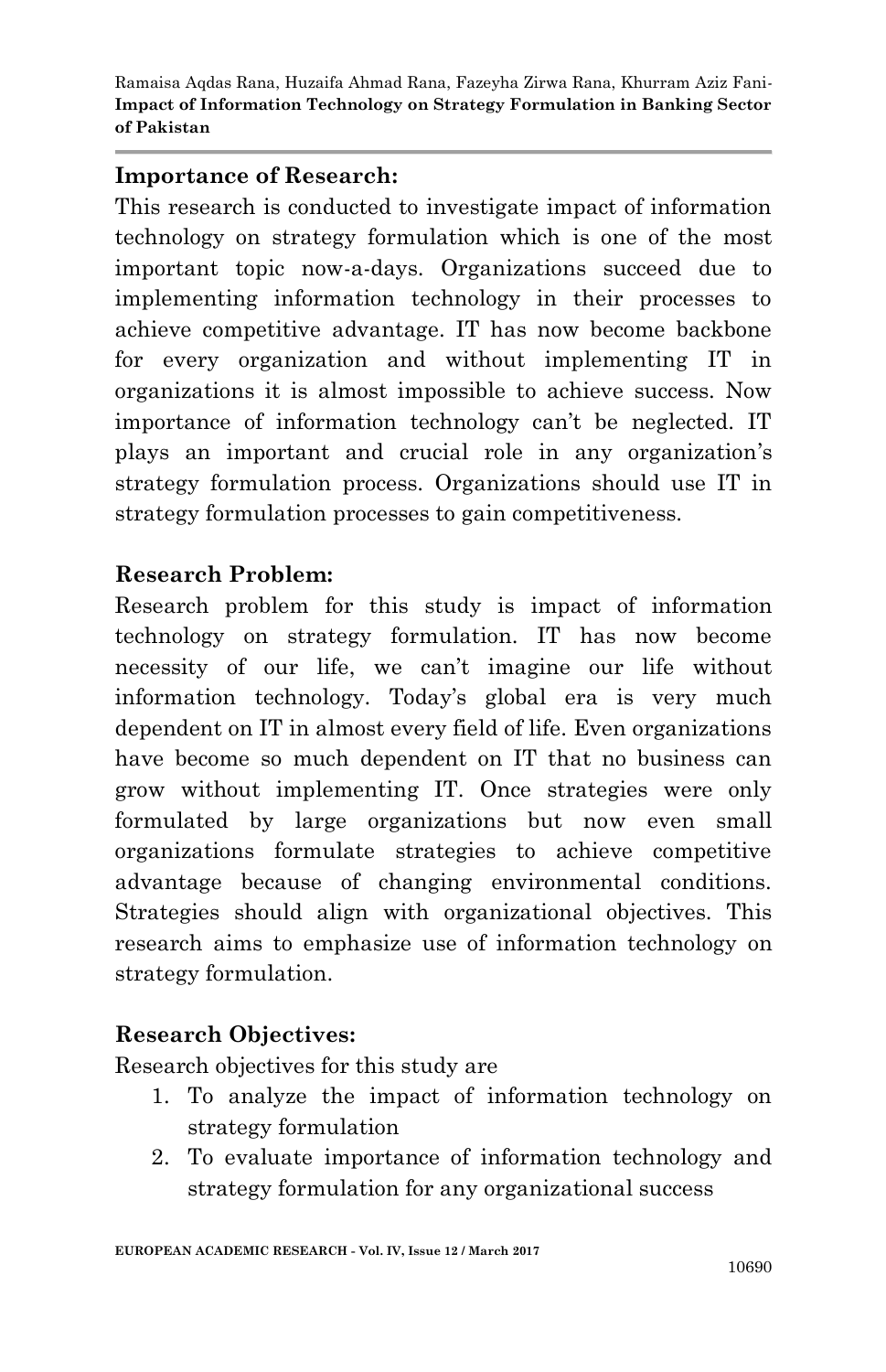- 3. To investigate the problems faced in formulating strategies
- 4. To analyze importance of IT for achieving competitive advantage

### **2. THEORETICAL PERSPECTIVE:**

Information technology is computer base information system. IT is set of technologies which creates, communicates, acquires, analyzes, saves and transmits information and data (BreznIK, 2012). Information technology has become an essential part for any organization's success in today's globalized era.

 Information technology is required for any organizations success in today's world to gain competitive advantage (Hemmatfar, Salehi, & Bayat, 2010). There is hardly any aspect of life which remains unaffected by information technology nowa-days. Now businesses are carried out in global environment only because of IT and presently businesses could not be served without information technology.

### **Factors considered in strategy formulation in IT:**

Strategies provide directions to organizations. They are the ways to achieve organizational objectives. Strategies play an important role for any organization's success. Today's era is an information technology era where an organization can't achieve success without implementing IT. So while formulating strategies special attention is given to information technology. Information technology helps organizations to achieve their goals more efficiently. Implementing this information technology strategy in organizations has increased organizations productivity and consumer benefits (Hu, Zhang, Brake, & Nickels, n.d.).

Information technology continuously provides information flow which should be used while formulating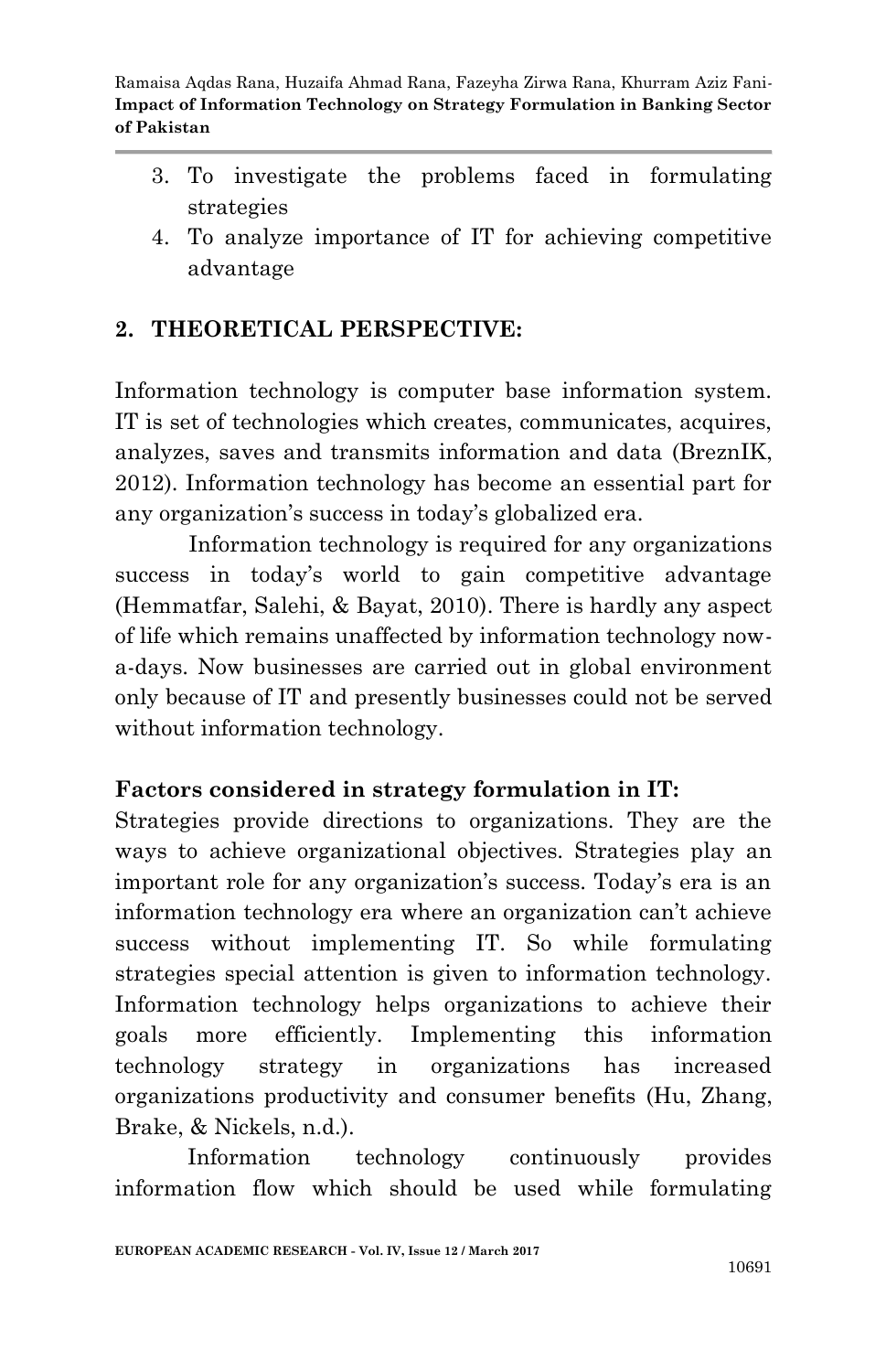different strategies. Implementation of information technology has now become more vital for organizations than before (Porter & Kramer, 2002). It is one of the most important strategy to achieve goals successfully. Once strategy formulations were only done by large organizations but today every organization has to do strategic planning for its survival and growth.

Businesses are carried out in global marketplace now-adays. Information technology has diminished distance and time. Now managers have to formulate strategies in advance to cope up with future changes (Lawlor, 2010). Without proper strategic planning organizations only react to environmental pressures without thinking. Those organizations fail who don't plan well in anticipation as compare to those organizations who plan very well and successfully implement their strategies. Strategic plan is the base for all activities. If correct strategy is implemented than it results in achievement of organization's success otherwise it results in organization's failure (Rajasekar, 2014).

Information technology helps organizations in capturing and analyzing data. The ubiquitous use of IT has led to frequent use of computer as compare to human brains (Hu & Kettinger, 2008) which reduces chances of error. Now decision makers are more busy dealing with their computers instead of other employees (Attewell & Rule, 1984), so it's a very good strategy which reduces chances of human arguments, misunderstandings, disagreements etc. which reduces employees efficiency and effectiveness. According to Simon (1987) employees routines are mechanized as emotions, aspirations and intuitions are reduced.

Information is very necessary for decision making process and it is a crucial asset for any organization's success. IT helps in reducing uncertainty in decision making. Many authors (Lucey, 2005; Ward, Griffiths, & Whitmore, 2002)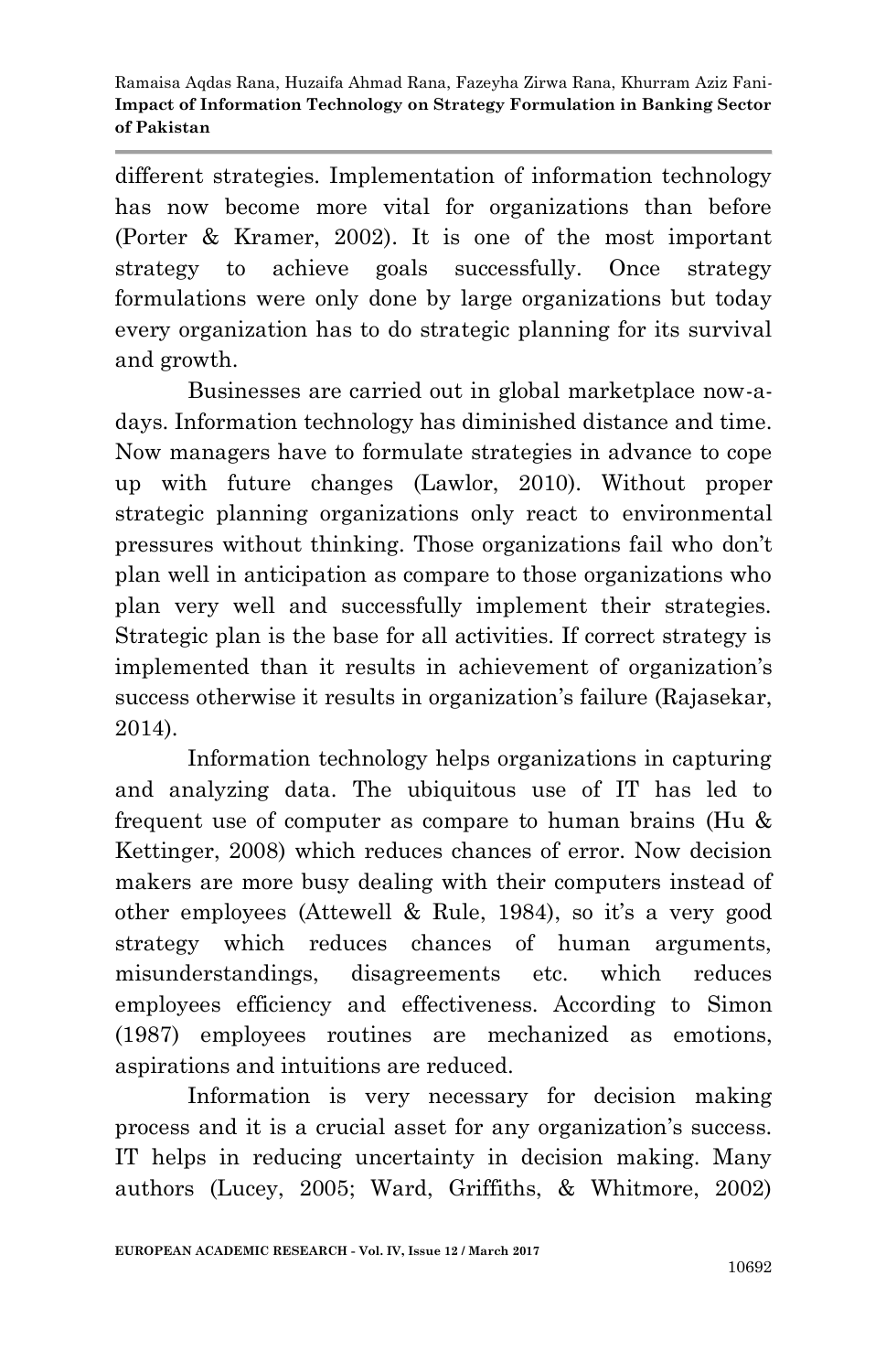highlighted the importance of information technology in strategy formulation and decision making. They agree to this point that information technology is playing an increasingly important role in any type of organizations irrespective of their sizes. Organizations use information technology from all sources in strategy formulation (Kovacheva, 2008).

Teo & Too (2000) suggested that besides traditional systems, information technology provides competitive advantage for organizations. Information technology is especially important to lower level managers because mostly they have to deal with computers and IT. Advancement in IT has made data access more easy and quick which has helped in strategy formulation process which in turns lead towards more effective and efficient decision making process (Berisha-Namani, 2010).

### **Information technology in banking sector:**

Providing better quality and customer services to customers is not enough now. In order to gain competitive advantage over its competitor's, organizations need to be more innovative, fast and flexible. In short organizations need to be more strategic. They should devise more ways to communicate with their customers which is only possible through information technology.

IT has become an important element in strategy formulation process. Internet has become an integral part of our lives we can't imagine our life without it. Its usage has become globally widespread in every field of life. Online banking and purchasing have become its by-products. Banking sector has taken competitive advantage by using e-banking which is one of the top IT applications (Oluwatolani, Joshua, & Philip, 2011). IT and e-banking is increasing efficiency which leads towards more competitiveness. Now customers have become smarter, their preferences are changing day by day and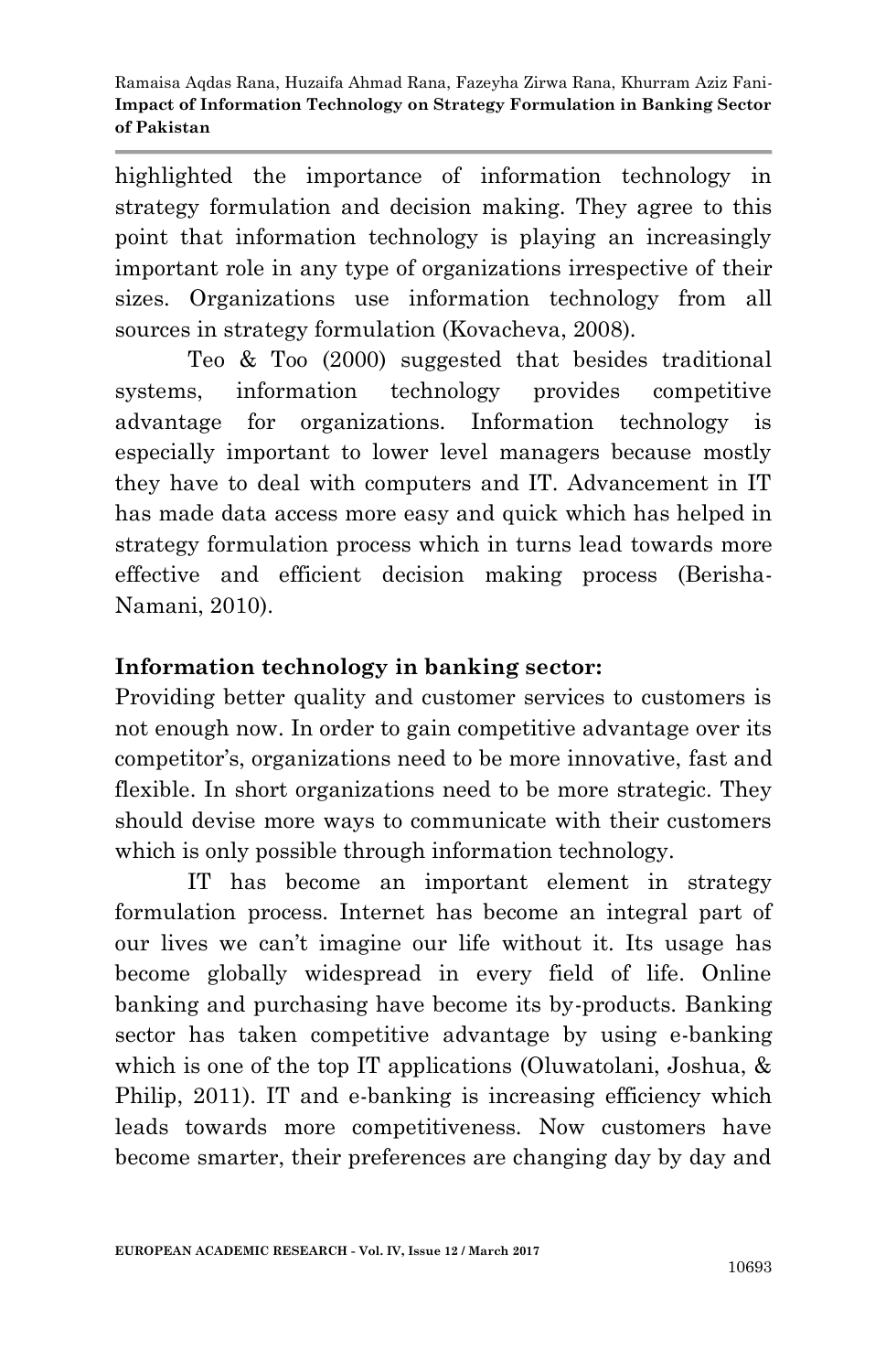they don't accept average services, instead they demand for excellent services.

As we know that customer is the king of market. Banks have to retain their customers by providing them with outstanding services so that customers remain loyal with them. Banks are not only satisfying their customers but instead they are delighting them. Bankers have to formulate new strategies so that customers receive more than they deserve and become surprised by receiving more than their expectations and imaginations. Use of information technology has become need of hour for its survival in this global era (Uppal, 2011).

### **Impact of IT in banks:**

E-banking is carrying out banking transactions on electronic devices. E-banking increases efficiency, speeds up delivery timings, made transactions easier, smooth flow of information, checks fraudulent, immediate responses, reduces errors, provides better quality services etc. (Oluwatolani et al., 2011). **ATM:**

ATM is an electronic banking outlet which enables customers to dispense cash at any point of time regardless of traditional banking hours. ATM provides 24 hours services to customers 7 weeks a day. It provides several other services like transfer of funds, payment of utility bills, mini statements and change of pin code etc.

### **Online Banking:**

Information technology has also provided online banking services to customers so that they can perform all their transactions electronically without any complication. It allows customers to make payments of their bills online and also offers other types of services to their customers without any direct contact with physical cash.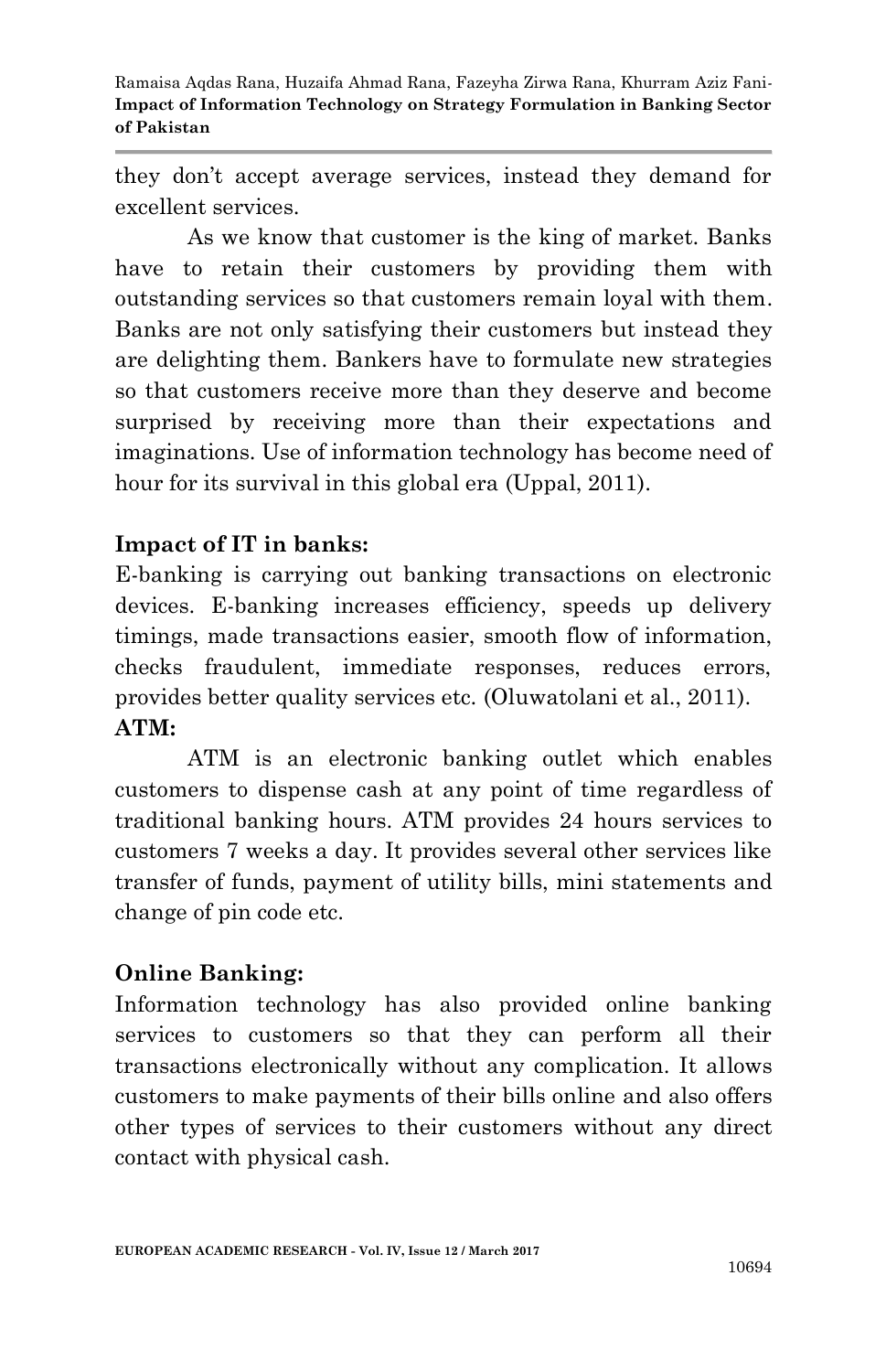### **Funds Transfer:**

After the advent of IT transfer of funds have become so easy and efficient. Now customers can easily transfer funds nationwide and across the world. Before the advent of information technology transfer of funds takes long delays but now electronic transfer of funds are delivered without any problem.

## **I-Net Banking:**

With the help of IT, banks has provided i-net banking (internet banking) services to customers so that they can perform all their transactions electronically by staying at home and offices. Now customers can perform several functions online without physically going to banks. Customers can pay their bills, transfer funds, check balance statements and perform online transactions electronically only because of IT.

### **E-mail:**

Electronic mail is one of the most important and efficient blessing provided by information technology. It has solved problems of communication between banks, customers, organizations and other parties across boundaries.

### **Telephone Banking:**

Tele-banking allows customers to transact their banking services over telephone. It is an alternative of traditional banking in which customers' self-presence is compulsory in banks. It is also one of the blessing of information technology.

### **Plastic Cards:**

Plastic cards are also invention of information technology. It is a source of electric payment. Customers can interact with the machine through these plastic cards such as credit or debit cards.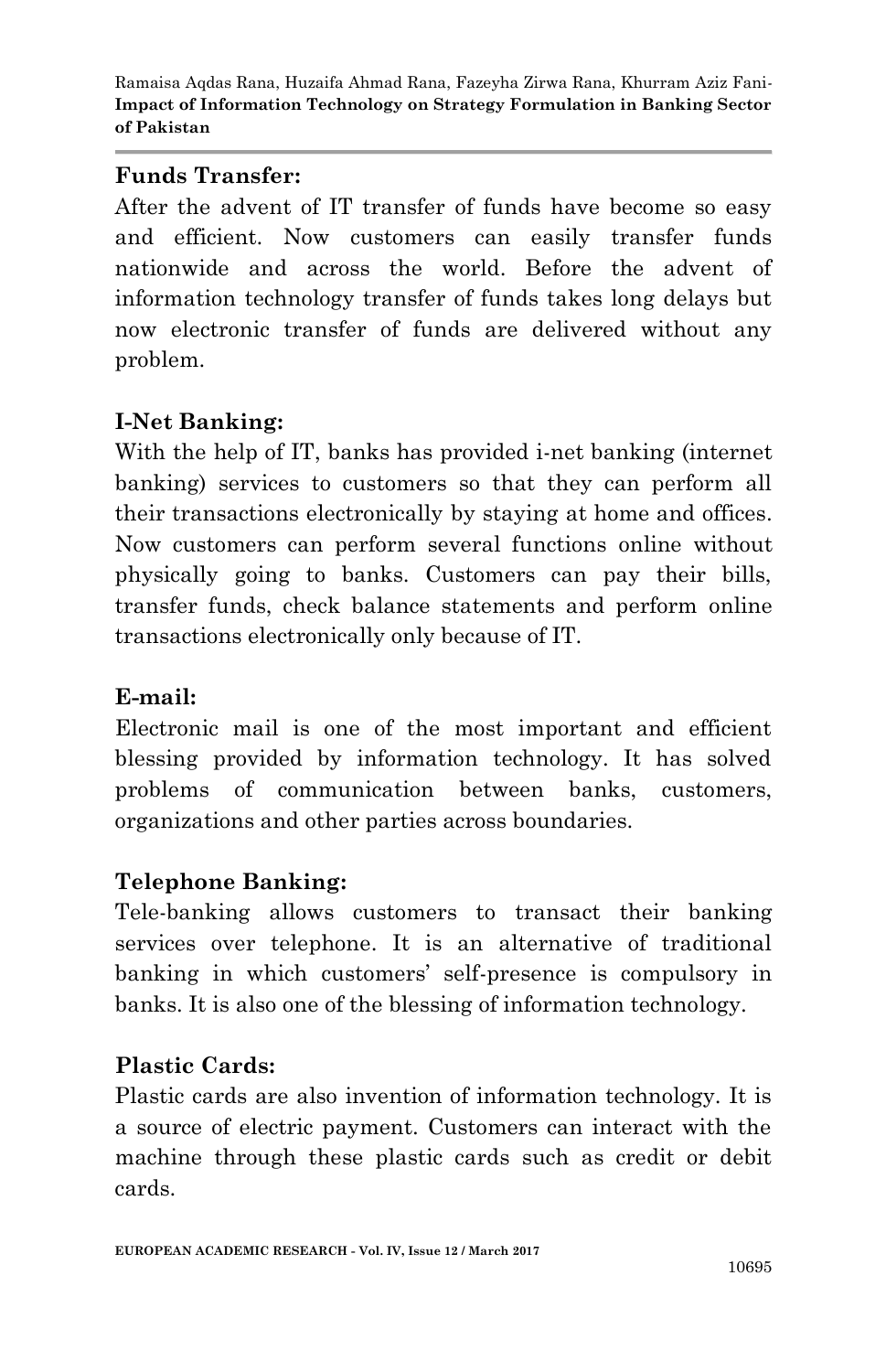#### **Automated Services:**

Different machines used in banks are all information technology innovations which have made work really easy. For example cash counting machine which automatically counts cash and magnetic ink character reader which processes cheques.

Large number of customers agree to this point that information technology in banking sector has facilitated faster services, accurate records, convenient banking hours etc.

### **3. FINDINGS:**

The main objective of this research is to examine impact of information technology on strategy formulation in banking sector of Pakistan. Data was collected on impact of information technology on strategy formulation processes by conducting interviews. Some of the findings are as following.

Today's modern banking is based on information technology and all strategies are formulated by keeping in mind the importance of IT. It's all fruit of information technology that manual system has been changed to softwares. Previously all work was done manually but now computer software has taken all the responsibilities. Even large number of files are not needed now for book keeping instead computer softwares do all the works.

Banks now communicate with each other and with customers through information technology. All the networking are done through IT as PCs are linked point to point through fiber optics from main server. Banks can share customers' data through IT. In fact information technology has now become backbone for banking sector. All working of banks are now dependent on information technology as whole banking is now done on computer softwares. Importance of IT can't be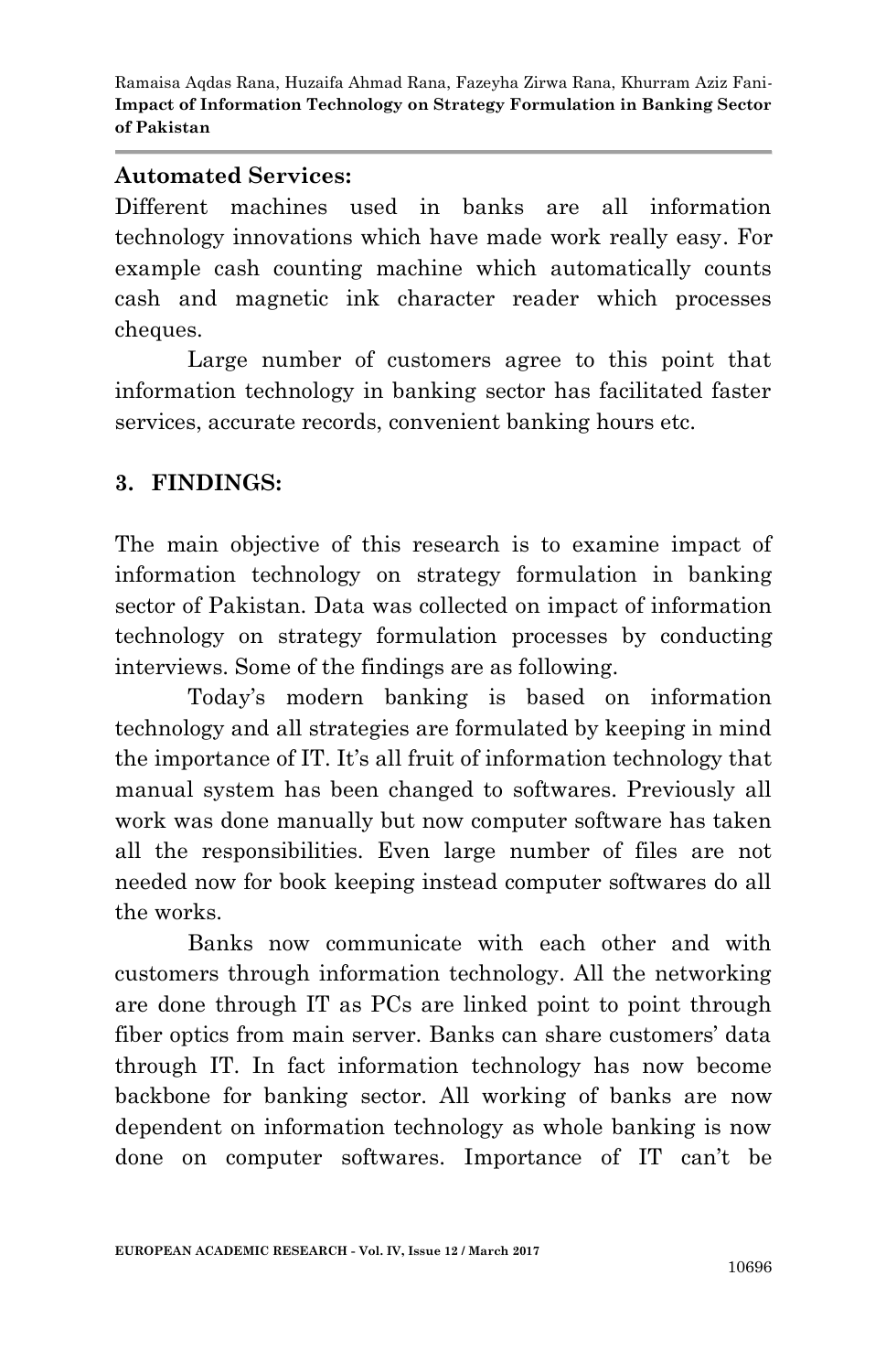neglected. So all the strategies are formulated keeping in mind importance of IT.

IT produces meaningful and useful information which is used in making effective decisions. Information technology also fulfills several management needs like problem solving and decision making. IT also helps in processing faster paper works and performing calculations efficiently than traditional manual systems.

IT has great impact on strategy formulation. Significant relationship exists between IT and management's strategy making processes as alignment between information technology and strategy formulation will leads towards organization's success. Usage of IT produces accurate, relevant and timely information and has increased productivity.

Some of the advantages of information technology in banking sectors are work minimization, efficiency, reduction in wastage of time, accuracy, more production, more security of customers, easy account maintenance, more customer satisfaction etc.

Few years ago it was possible to ignore computer and information technology but today it can't be ignored at all. Ignorance towards information technology will leads to organizational suicide. IT has led towards convenient banking hours, faster services, accuracy of records and possibility of home banking (loin Agboola, n.d.).

# **4. CONCLUSION**:

This paper explores use of information technology in strategy formulation in banking sector. The conclusions drawn from this research shows that most of the banks are using information technology for operational level activities. IT ensures efficiency and effectiveness in strategy formulation processes. (Cakmak & Tas, 2012).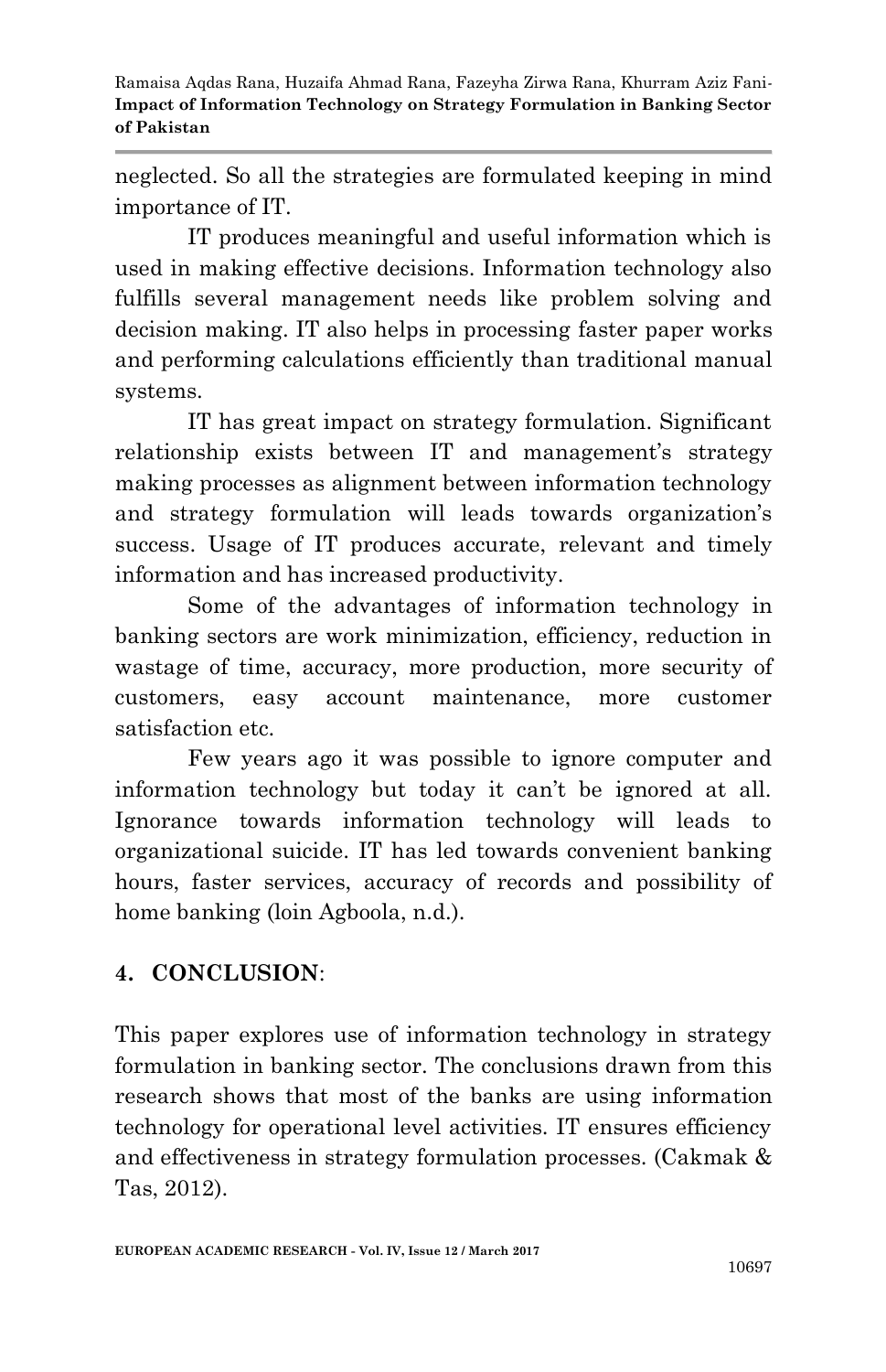No doubt that banks have taken advantage of information technology. Today almost every bank have their own website on internet to provide services to customers (Ugwu, Oyebisi, Ilori, & Adagunodo, 2000). Now banks have been transformed from traditional banks to online solution providers only because of information technology.

Information technology plays an important strategic role in organizations. Effective use and implementation of information technology in strategy formulation brings competitive advantage in organizations. Information technology's usage has great impact on organizational performance as it is continuous source of growth. IT increases efficiency and reduces cost (Apulu & Latham, 2011).

Strategy formulation is one of the most crucial and important function for any organization's success. Strategies need to enhance quality services. Information technology helps in better strategy formulation according to current demands to achieve competitive advantage. It is particularly designed to support management's better decision making activities (Berisha-Namani, 2010).

Now-a-days no organization can survive without information technology. World is changing day by day, most of the strategies adopted today no longer remains strategic tomorrow because of rapidly changing environment. Strategies are formulated for achieving long term successes, if right strategy is formulated and implemented at right time.

Strategies need to be aligned with information technology applications to achieve success through continuous improvement. Certain factors to be taken in consideration when formulating strategies like serviceability, reliability, performance, perceived quality, features, durability etc. Information technology need to be well aligned with businesses. IT has enabled various organizations to strategically adapt to changes in business environments (Madadipouya, 2015).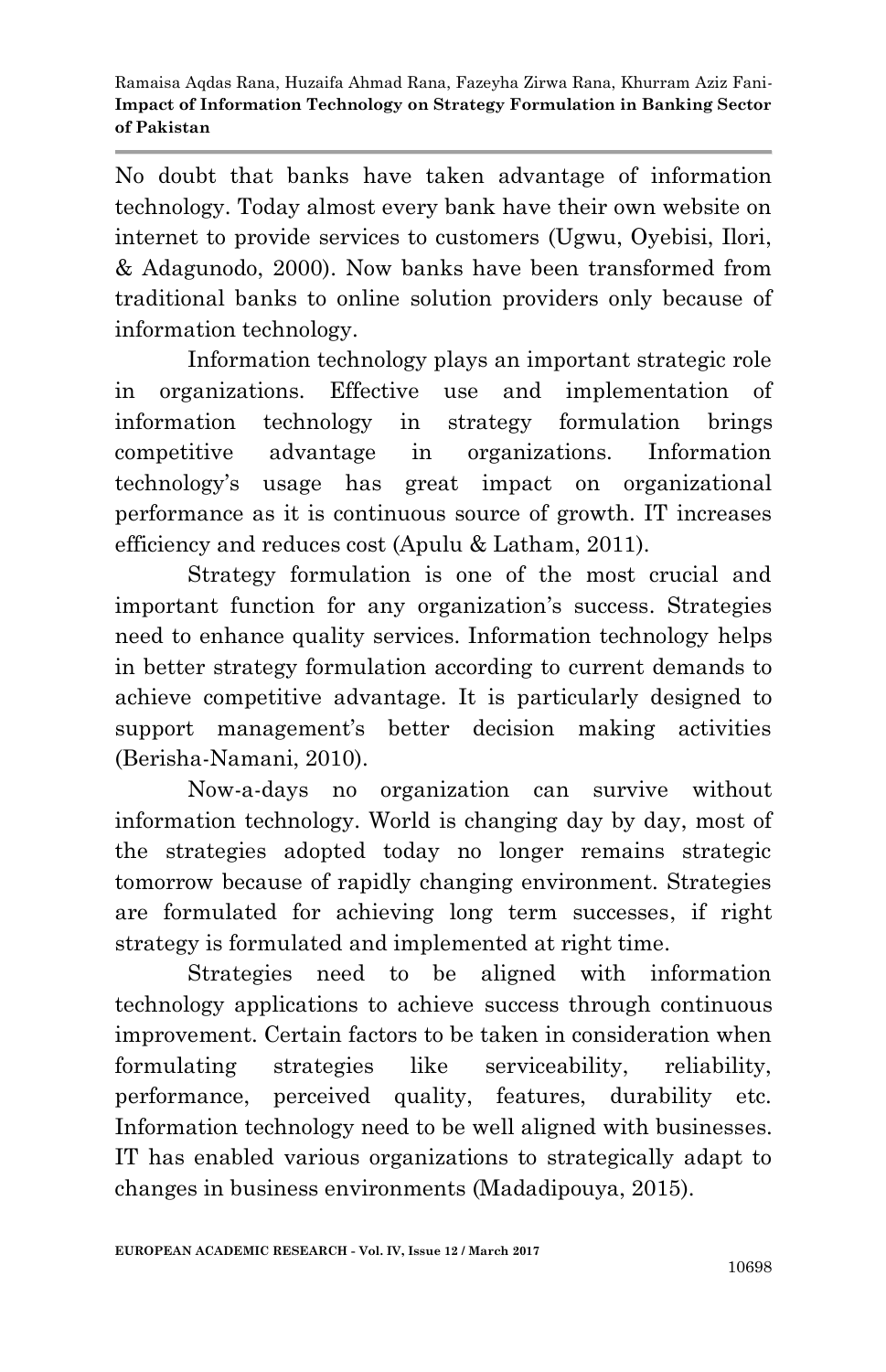Information technology plays a critical and important role in strategy formulation and decision making processes (BreznIK, 2012). Usage of IT in strategy formulation leads towards success. According to Andersen (2001) usage of information technology has increased organizational performance, innovation and profitability. IT has also become source of achieving competitive advantage.

### **5. RECOMMENDATIONS**:

Some of the recommendations based on this research are as following.

### **Strategy based on E-banking:**

Information technology has totally changed the perception of traditional banks. Adoption of information technology has now become need of hour for its survival. Now customers are preferring e-banks instead of traditional banks because of efficient delivery processes, smooth flow of information, better performances, easier transactions and economic service providers. So new strategies should be formulated by keeping in mind the impact of information technology.

### **Employees relating strategies:**

Such type of strategies should be formulated which improves personal efficiency and behavior of employees so that they can attract more customers in banks. Staff training should be conducted according to need of hour by keeping in mind impact of information technology (Uppal, 2011).

### **Strategy formulation for customers:**

Special attention should be given to customer's education so they also become aware of latest information technology in banking sector and can perform online transactions by staying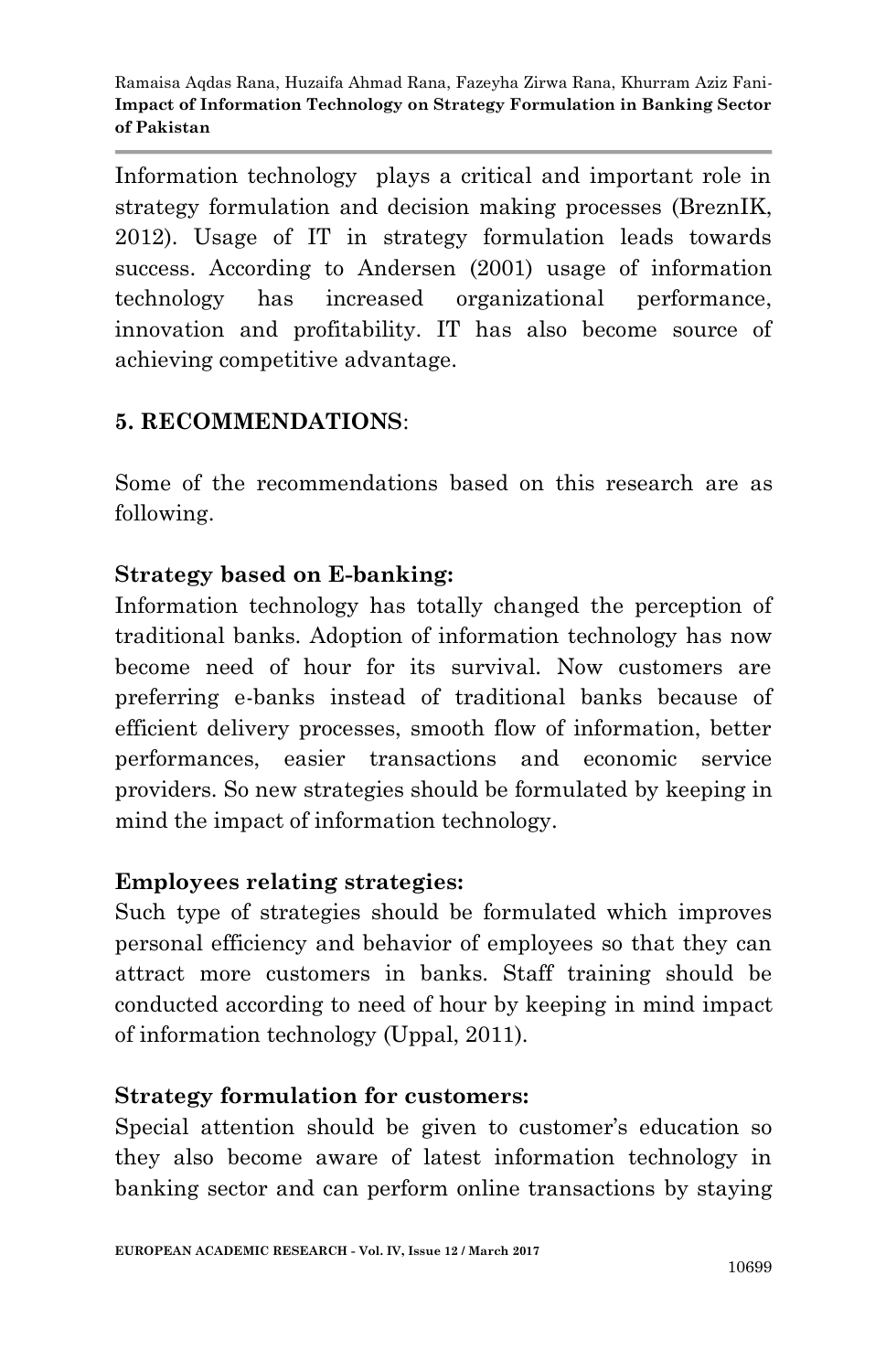at home. Customers can also take benefit of flexible working hours and adopt latest technology.

### **Strategy formulation for IT equipment:**

Banks should formulate strategies to emphasize more on effective utilization of information technology equipment like electronic cards, ATMs, online banking, i-net banking, mobile banking etc. More campaigning and orientation needs to be done among customers so that they become more aware and take benefits of information technology (Muhammad et al., 2013).

### **Strategy formulation for Employees:**

Banks should formulate new strategies to hire fresh employees with creative mind sets so that they are well aware about information technology and better implements IT in strategy formulation which become helpful in achieving organization's success. Strategies relating to old employee's training should also be formulated so that old employees also become aware about IT and they also play their role in achieving organization's success.

### **REFERENCES:**

- 1. Andersen, T. J. (2001). Information technology, strategic decision making approaches and organizational performance in different industrial settings. *The Journal of Strategic Information Systems*, *10*(2), 101–119.
- 2. Apulu, I., & Latham, A. (2011). An evaluation of the impact of Information and Communication Technologies: Two case study examples. *International Business Research*, *4*(3), p3.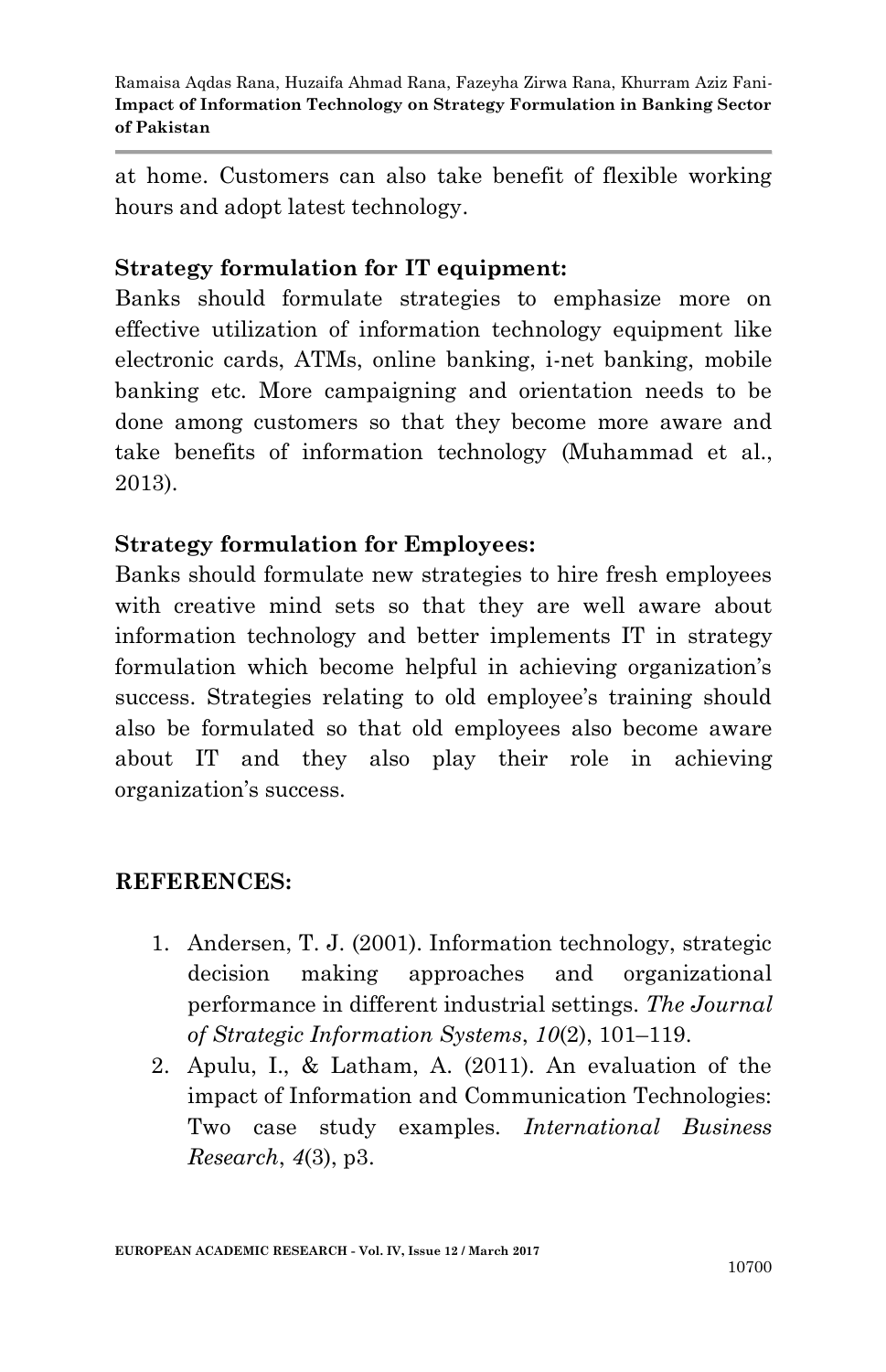- 3. Attewell, P., & Rule, J. (1984). Computing and organizations: What we know and what we don't know. *Communications of the ACM*, *27*(12), 1184–1192.
- 4. Bakos, J. Y., & Treacy, M. E. (1986). Information technology and corporate strategy: a research perspective. *MIS Quarterly*, 107–119.
- 5. Berisha-Namani, M. (2010). The role of information systems in management decision making-an theoretical approach. *Manager Journal*, *12*(1), 109–116.
- 6. BreznIK, Li. (2012). Can information technology be a source of competitive advantage? *Economic and Business Review*, *14*(3), 251–269.
- 7. Bryman, A., & Bell, E. (2015). *Business research methods*. Oxford university press. https://books.google.com.pk/books?hl=en&lr=&id=l7u6B wAAQBAJ&oi=fnd&pg=PP1&dq=Bryman,+A.,+and+E.+ Bell,+(2011).+Business+Research+Methods+3e.+Oxford +university+press.+Retrieved&ots=AvOiBbGVRk&sig= XFf38ck1uTpT8tNsMyZPCu3X3E4
- 8. Cakmak, P. I., & Tas, E. (2012). The Use of Information Technology on Gaining Competitive Advantage in Turkish Contractor Firms. *World Applied Sciences Journal*, *18*(2), 274–285.
- 9. Hemmatfar, M., Salehi, M., & Bayat, M. (2010). Competitive advantages and strategic information systems. *International Journal of Business and Management*, *5*(7), p158.
- 10. Huber, G. P. (1990). A theory of the effects of advanced information technologies on organizational design, intelligence, and decision making. *Academy of Management Review*, *15*(1), 47–71.
- 11. Hu, T., & Kettinger, W. J. (2008). Why people continue to use social networking services: Developing a comprehensive model. *ICIS 2008 Proceedings*, 89.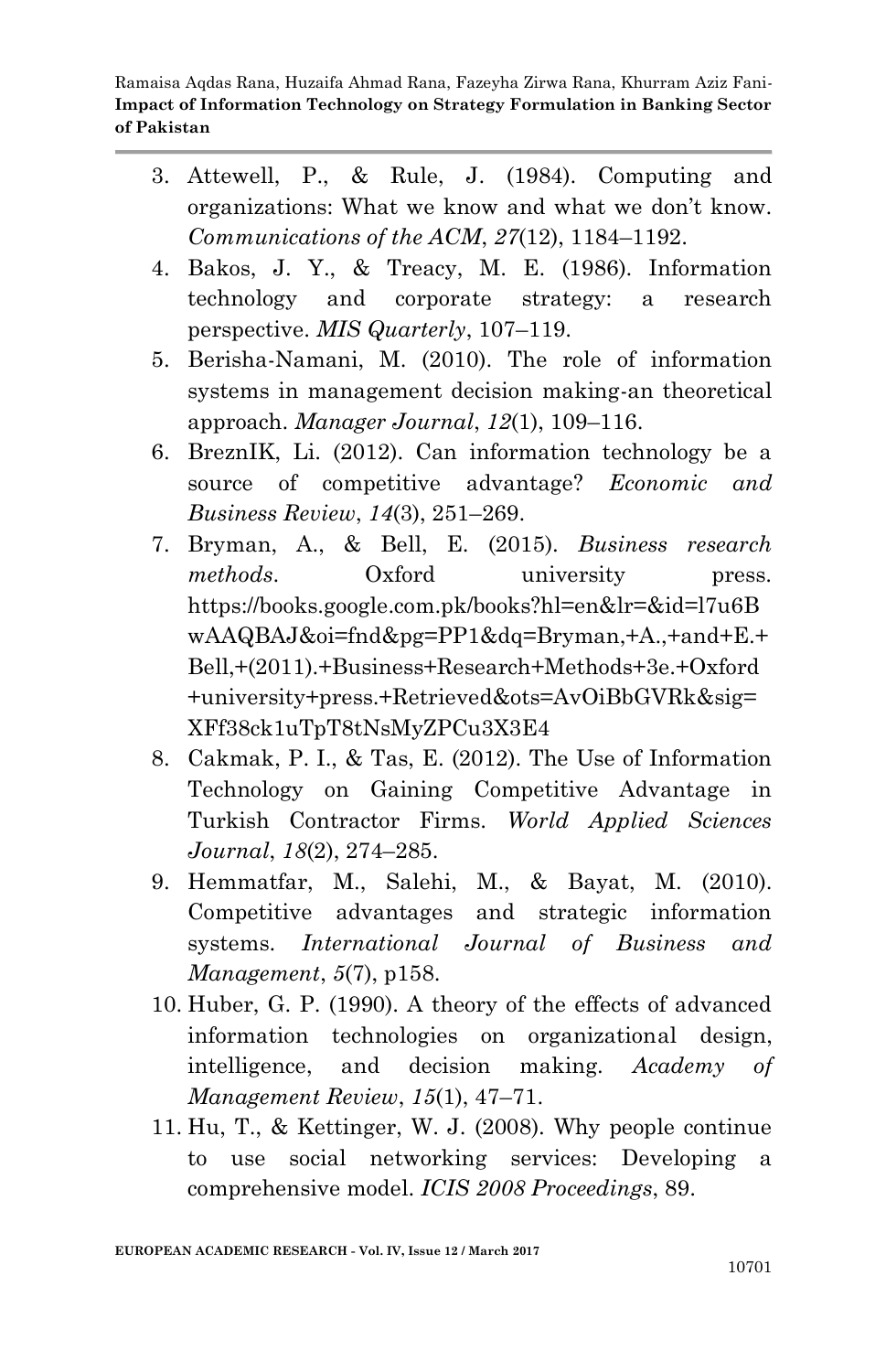- 12. Hu, T., Zhang, X., Brake, K. V., & Nickels, D. W. (n.d.). Understanding the impact of information technology on strategic management: a power asymmetry view. retrieved from http://iacis.org/iis/2011/151- 158\_al2011\_1648.pdf
- 13. Keen, P. G. (1981). Information systems and organizational change. *Communications of the ACM*, *24*(1), 24–33.
- 14. Kovacheva, T. (2008). Information technologies for strategic management. Retrieved from http://scigems.math.bas.bg/jspui/handle/10525/1056
- 15. Lawlor, J. E. (2010). The importance of strategic planning. *London: Observatory on Borderless Higher Education Long Range Planning*, *21*(1), 73–81.
- 16. Loin Agboola, A. А. (n.d.). Impact of Electronic Banking on Customer Services in Lagos, Nigeria. Retrieved from http://www.krepublishers.com/02-Journals/JSS/JSS-07- 0-000-000-2003-Web/JSS-07-1-001-03-Abst-PDF/JSS-07- 1-027-03.pdf
- 17. Lucey, T. (2005). *Management information systems*. Cengage Learning EMEA. Retrieved from https://books.google.com.pk/books?hl=en&lr=&id=A0bu3 0rNgJsC&oi=fnd&pg=PR14&dq=management+informat ion+systems+lucey+9th+edition&ots=0z05dmQ1dT&sig =X006yWJvrzkU8qHDGi5ZGHFQTCk
- 18. Madadipouya, K. (2015). A Review On The Strategic Use Of IT Applications In Achieving And Sustaining Competitive Advantage. *arXiv Preprint arXiv:1507.01233*. Retrieved from http://arxiv.org/abs/1507.01233
- 19. Muhammad, A., Gatawa, N. M., & Kebbi, H. S. B. (2013). Impact of information and communication technology on bank performance: a study of selected commercial banks in Nigeria (2001–2011). *European*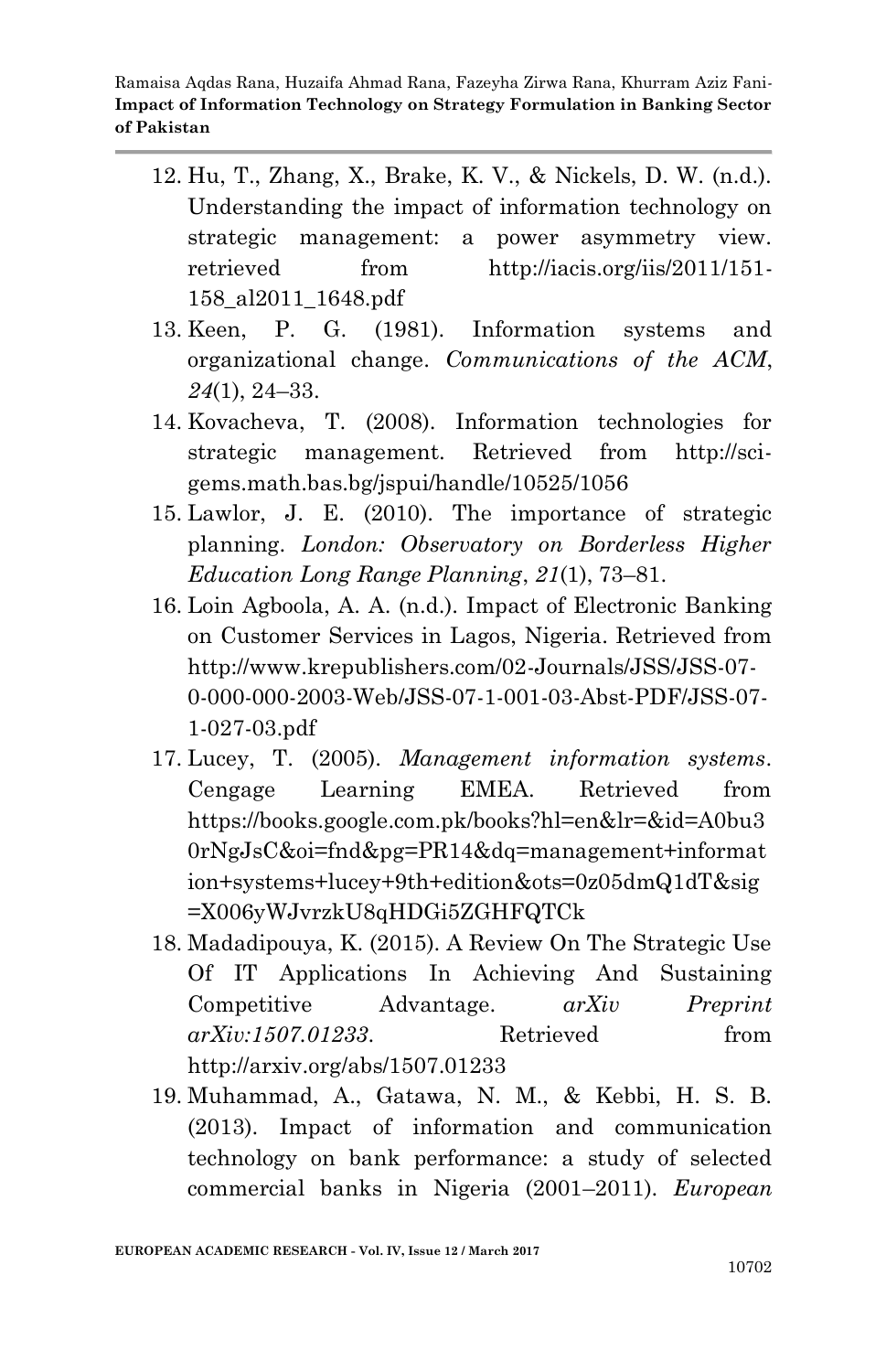> *Scientific Journal*, *9*(7). Retrieved from http://www.eujournal.org/index.php/esj/article/view/866

- 20. Oluwatolani, O., Joshua, A., & Philip, A. (2011). The Impact of Information Technology in Nigeria's Banking Industry. *arXiv Preprint arXiv:1108.1153*. Retrieved from http://arxiv.org/abs/1108.1153
- 21. Porter, M. E., & Kramer, M. R. (2002). The competitive advantage of corporate philanthropy. *Harvard Business Review*, *80*(12), 56–68.
- 22. Rajasekar, J. (2014). Factors affecting Effective Strategy Implementation in a Service Industry: A Study of Electricity Distribution Companies in the Sultanate of Oman. *International Journal of Business and Social Science*, *5*(9). Retrieved from http://ijbssnet.com/journals/Vol\_5\_No\_9\_1\_August\_2014/ 15.pdf
- 23. Reddy, G. S., Srinivasu, R., Rikkula, S. R., & Rao, V. S. (2009). Management information system to help managers for providing decision making in an organization. *International Journal of Reviews in Computing*, 1–6.
- 24. Simon, H. A. (1987). Making management decisions: The role of intuition and emotion. *The Academy of Management Executive (1987-1989)*, 57–64.
- 25. Teo, T. S., & Too, B. L. (2000). Information systems orientation and business use of the Internet: An empirical study. *International Journal of Electronic Commerce*, 105–130.
- 26. Ugwu, L. O., Oyebisi, T. O., Ilori, M. O., & Adagunodo, E. R. (2000). Organisational impact of information technology on the banking and insurance sector in Nigeria. *Technovation*, *20*(12), 711–721.
- 27. Uppal, D. R. (2011). Customer Delight–A milestone for the banks. *Journal of Arts, Science & Commerce*, *2*(4).